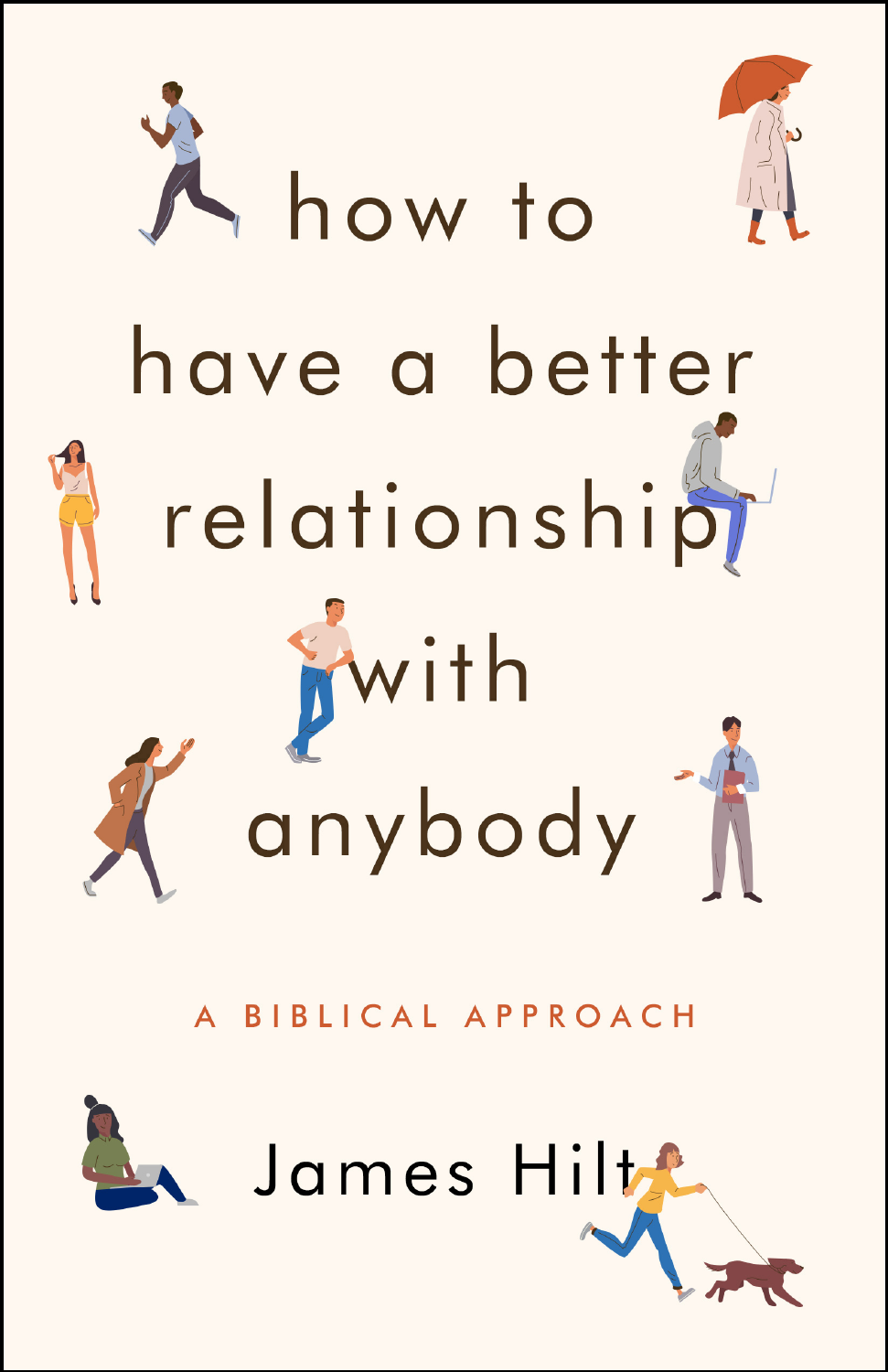

2

# Dig Out the Root of Bitterness

 $\prod$ f we came across a large venomous snake in our path, most of<br>Lus would go to great lengths to avoid it. Yet, we so often do f we came across a large venomous snake in our path, most of just the opposite when we meet bitterness, although its venom poisons a person's system. We allow large injections to penetrate us, setting into motion raw forces that can ruin our health and relationships.

It distresses me that so many people have been struck by it. Some Christians are the most bitter people I know. Bitterness is presently poisoning the body of Christ, providing our common enemy with strategic strongholds from which to stir up division and strife.

Thus, the body of Christ desperately needs a mass healing of bitterness. I contend that such an event could ignite another great awakening comparable to the one that was witnessed during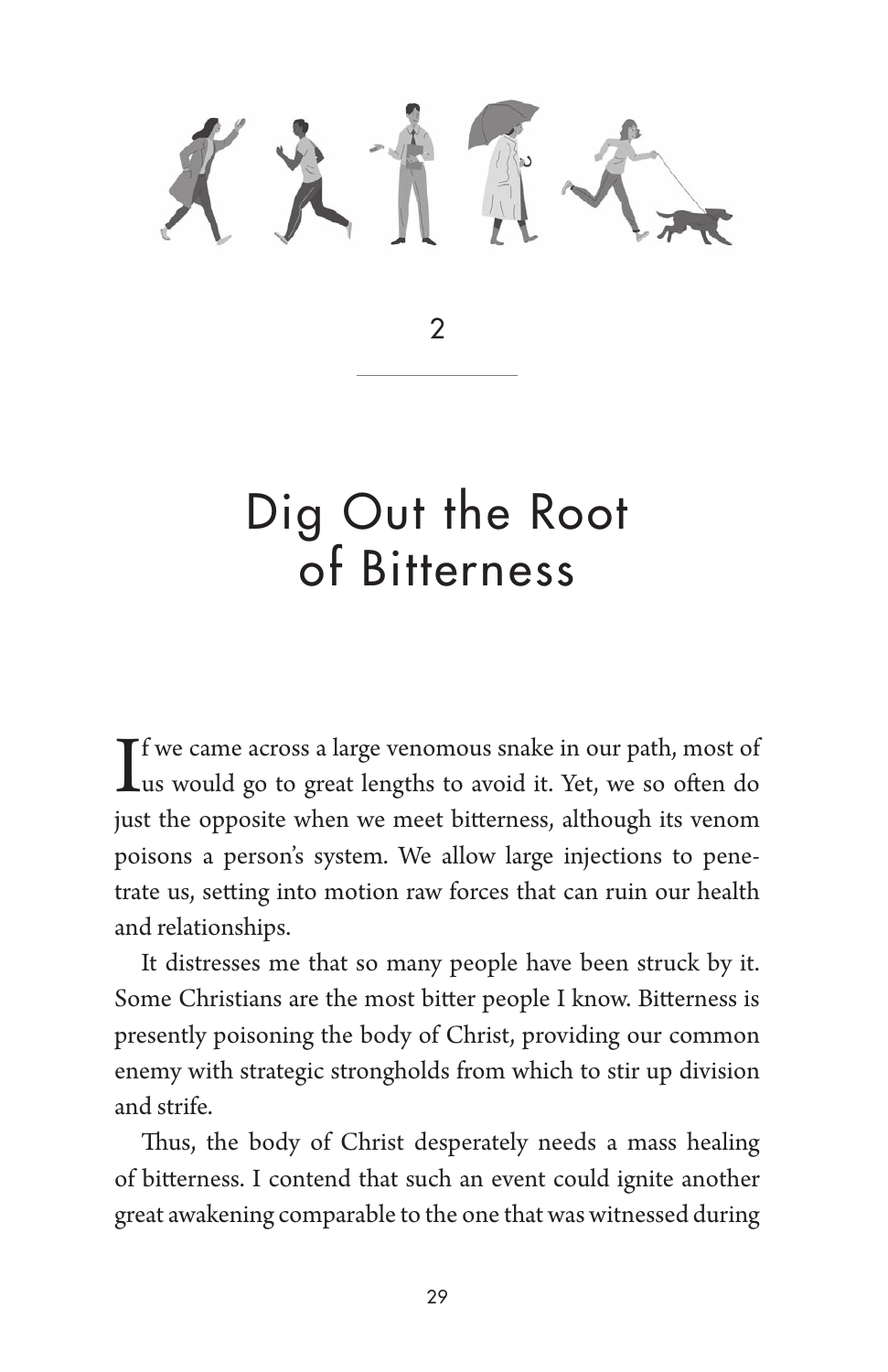Edwards, Wesley, and Whitefield's time. Without bitterness, fresh torrents of love would gush forth among believers, offering the world a clearer picture of what Christ-centered love and fellowship are all about.

Are you bitter? Has any bitterness taken root toward others, God, or yourself? List on a sheet of paper the names of those people toward whom you are bitter.

Perhaps bitterness has bound you for years. You think that time has taken care of it. But, instead, like a ball that has been forced underwater, the bitterness has merely been pushed down deep inside your life. In other words, it was buried alive and still needs true liquidation.

If you are embittered, dig out that "bitter root" (Heb. 12:15). Heed Paul's words: "Get rid of all bitterness" (Eph. 4:31). Here are four steps that, followed closely, will bring the needed healing.

#### 1. CONFESS THE BITTERNESS AS SIN TO CHRIST.

Perhaps you have suffered a great loss or been deeply wounded by another person. Nevertheless, do not try to justify your reaction or explain it away. First, you must recognize that a bitter reaction is always a sinful reaction and can never be rationalized away. Bitterness always needs to be confessed to God, regardless of its cause. When you have confessed the sin, be sure to breathe in God's forgiveness, which He promised (see 1 John 1:9).

#### 2. ASK GOD FOR THE POWER TO FULLY ACCEPT THE SOURCE OF THE BITTERNESS. ASK HIM TO HELP YOU REMOVE THE MENTAL REVOLT, THE INWARD STEWING IN CONNECTION WITH IT.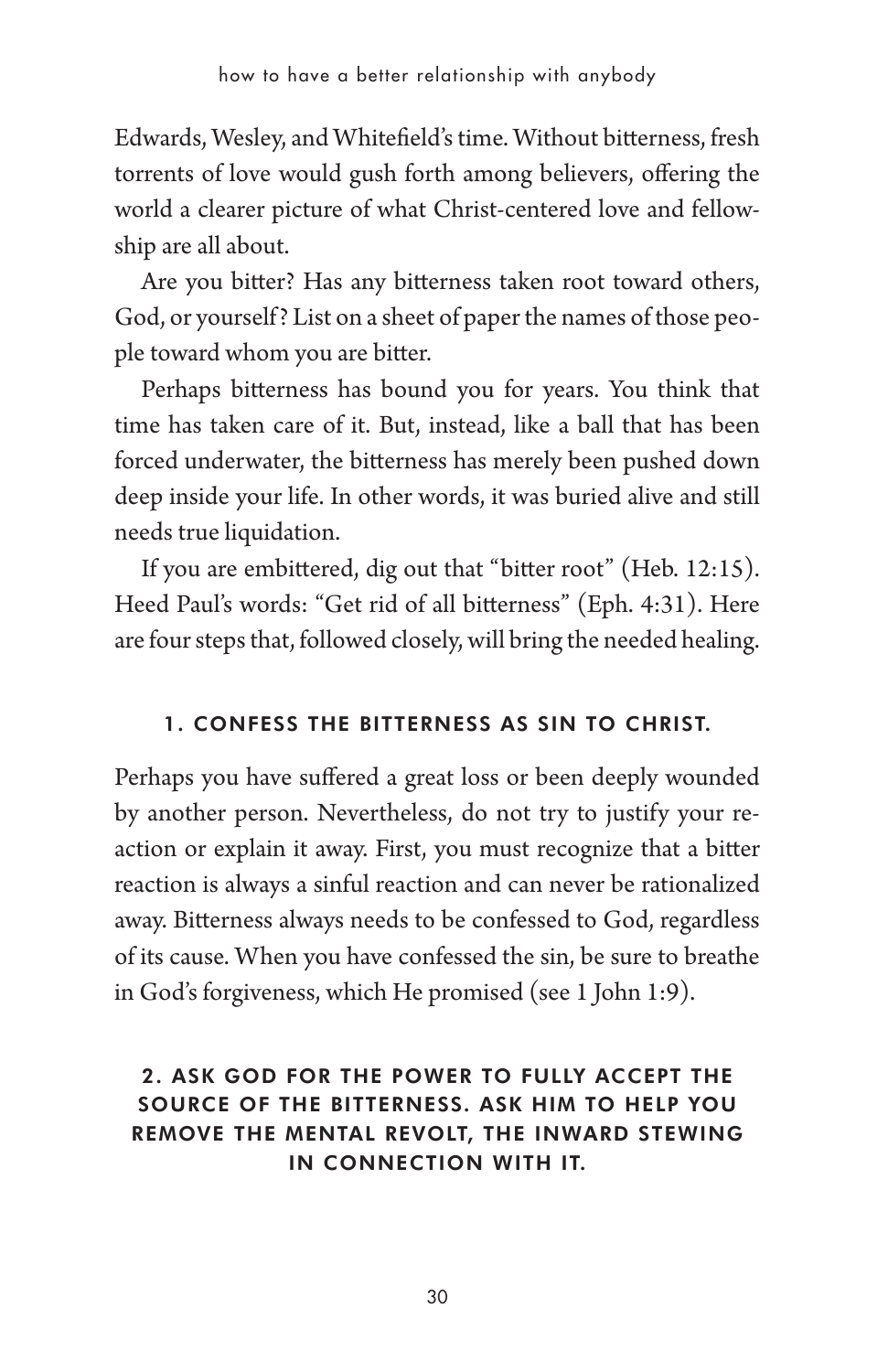Often our minds fixate on what has hurt or offended us. Its memory is replayed incessantly. But that only narrows the field of consciousness, driving away positive, wholesome thoughts. So instead of mentally replaying the offense like a record, take the needle off.

Sound difficult, or even impossible? I understand. Sometimes we are truly powerless to accept certain blows or setbacks in life. That is why only God is able to grant the power to accept them. And the only way for us to receive that power is to ask Him for it.

By acceptance, however, I do not mean to suggest that we must somehow relish our hurt or count it as good. Many of our afflictions result from evil forces in the world and should never be seen as anything less than evil. Acceptance is not the same as approval.

Nor should God be thanked for the offense. Sometimes we are told to praise God for everything. I strongly disagree with this statement. How can we praise Him for evil itself such as adultery, cheating, or mental or physical brutality? To do so accuses God of being the culprit and severely distorts His image! As seen throughout Scripture, God detests and is angered by all evil. And we must detest it, too. He should never be praised for anything of a fallen or evil nature.

Christ can be thanked, however, for the way He can work even through evil to bring about good in our lives (Rom. 8:28). For example, young Joe's parents constantly fought. The fighting led to divorce, something never intended by God. Instead, this deeply grieved Him.

God, however, worked through Joe's tragic home life to make him sensitive and understanding toward the struggles of others, thereby bringing good out of a raw situation. Thus, there is a big difference between praising God for evil and thanking Him for faithfully bearing fruit through it.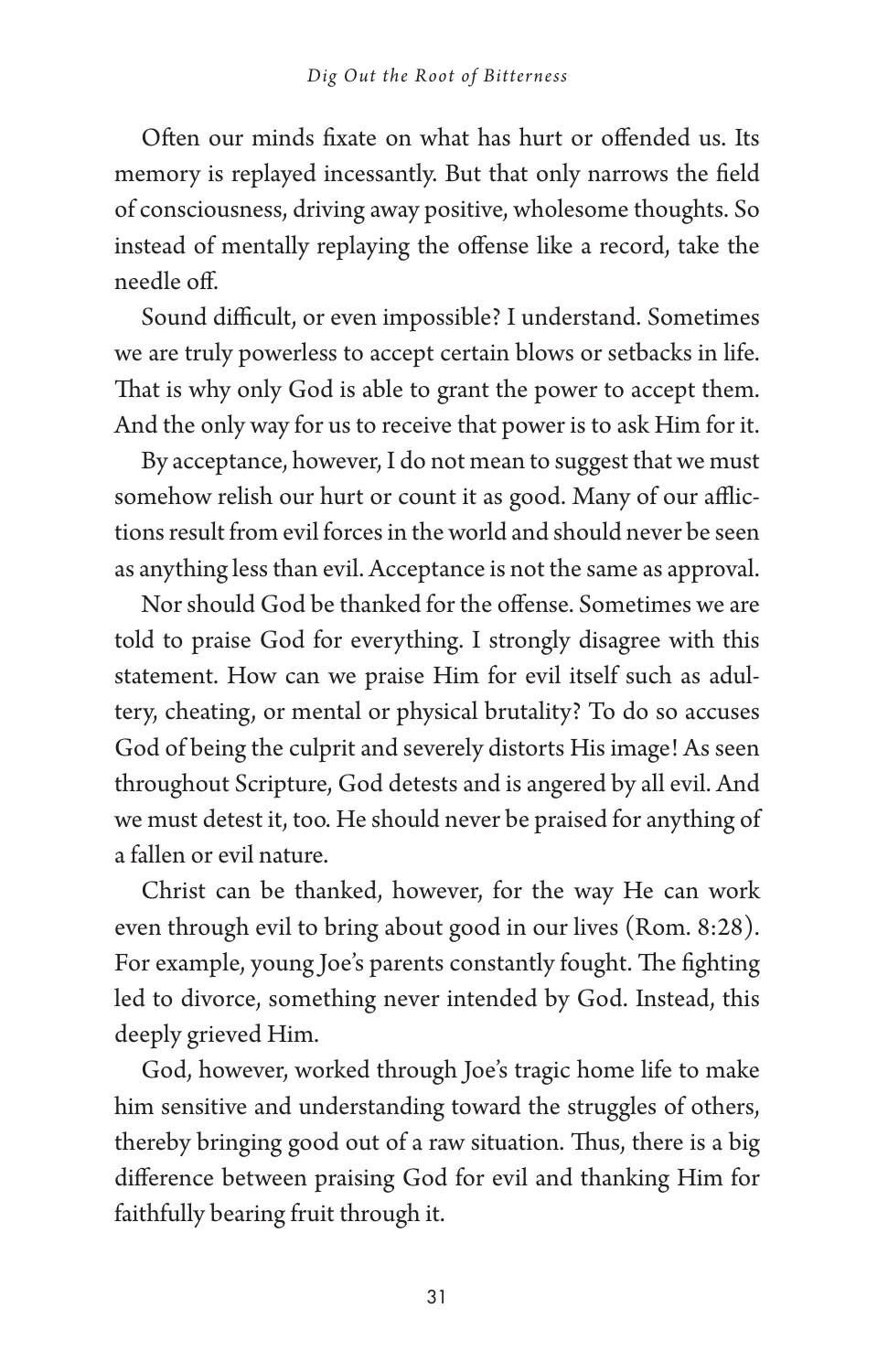Paul Tournier, the noted Christian counselor and writer, put it this way: "Accepting suffering, bereavement, and disease does not mean taking pleasure in them, steeling oneself against them, or hoping that distractions or the passage of time will make us forget them. It means offering them to God so that He can make them bring forth fruit."<sup>1</sup>

Furthermore, acceptance is not synonymous with indifference or mental resignation. Sometimes Christ directs us to eliminate the trouble spot, as Paul did with the accusations leveled at him from Corinth. At other times, we are told to keep still, as Christ did before Pilate. Whatever direction we might receive, we must patiently endure. But such an endurance is active, not passive.

Acceptance of our suffering frees us up to tap into God's best resources to go on and initiate change when we're told to do so. Christ then has more to work with to restore us and to bring about any needed resolution. Our pains can be used to advance the kingdom.

Consider the apostle Paul. His sufferings were great. His mental state of acceptance, however, allowed him to endure and serve instead of reacting with bitterness. God could then sustain him and work through his pains to shake the Roman Empire.

Not only does God want us to accept the pains of the past and present, but future ones as well. In the garden of Gethsemane, Christ foresaw the soon-to-come fist blows to the face from burly Roman soldiers, the crown of thorns, the burning nails, and the heartless mockings. Worse still was the prospect of His Father's separation from Him. And, as seen through His blood-like sweat, everything inside of Him recoiled at it all. But Christ accepted His hour of darkness in advance, knowing that it would unleash awesome spiritual forces for good in the world. Upheld by God's grace, we can do the same.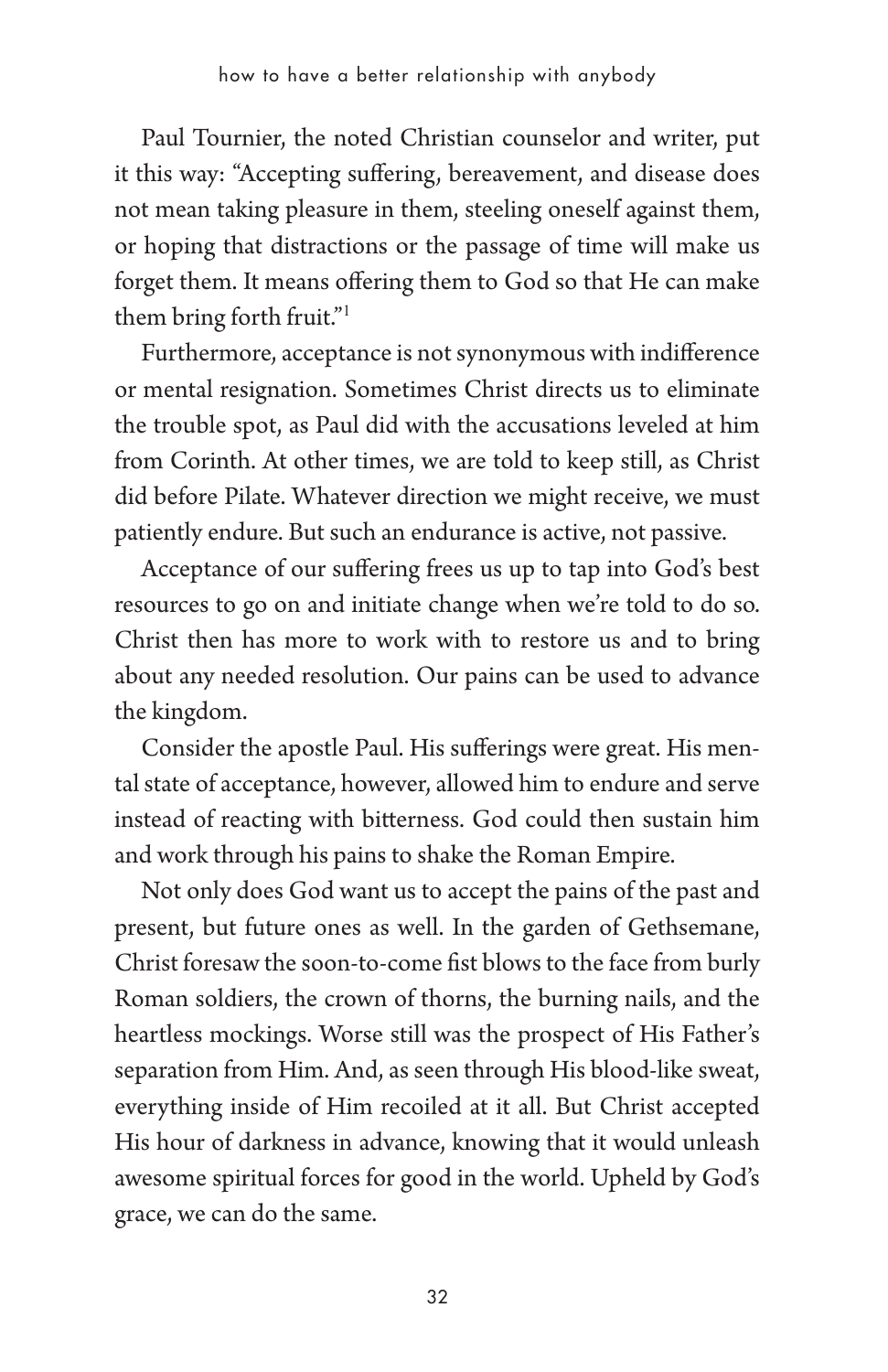#### 3. ASK CHRIST FOR THE POWER TO FORGIVE EVERYONE WHO HAS OFFENDED YOU—THOSE WHOSE ACTIONS PRECIPITATED THE BITTERNESS.

Notice in Ephesians 4 that, following the command in verse 31 to "get rid of all bitterness, rage and anger," Paul proceeded to add in verse 32: "Be kind and compassionate to one another, *forgiving each other*, just as in Christ God forgave you" (italics added).

Before we can show compassion and kindness to our offenders, we must exercise forgiveness. But relying solely on our own human resources, we are powerless to do this according to God's specifications. That is why we must ask Christ for the power to forgive. He alone holds the key.

"But the person who hurt me doesn't deserve to be forgiven," you might say. "He hasn't even said he's sorry." Forgive him in your mind, anyway. If he has truly wronged you and not yet repented, he still bears his guilt. He is still accountable to God.

We must remember that forgiveness releases the pressure of steam that can otherwise build up, causing great mental stress. It is a wonderful therapeutic device, which cleanses, heals, and brings increased love, peace, and strength to the mind. Forgiveness is therefore not a grudging burden, but an experience of relief and joy.

So forgive each person by name. If self-directed bitterness exists, do not hold a grudge against yourself. Forgive yourself as well.

Following forgiveness, the question is usually asked: Should I tell my offender they've been forgiven? It all depends on Christ's specific will. In prayer ask Him to reveal it to you. In response, Christ might direct you to approach this person and verbally make amends, knowing this would maximize healing and reconciliation. On the other hand, He might lead you to remain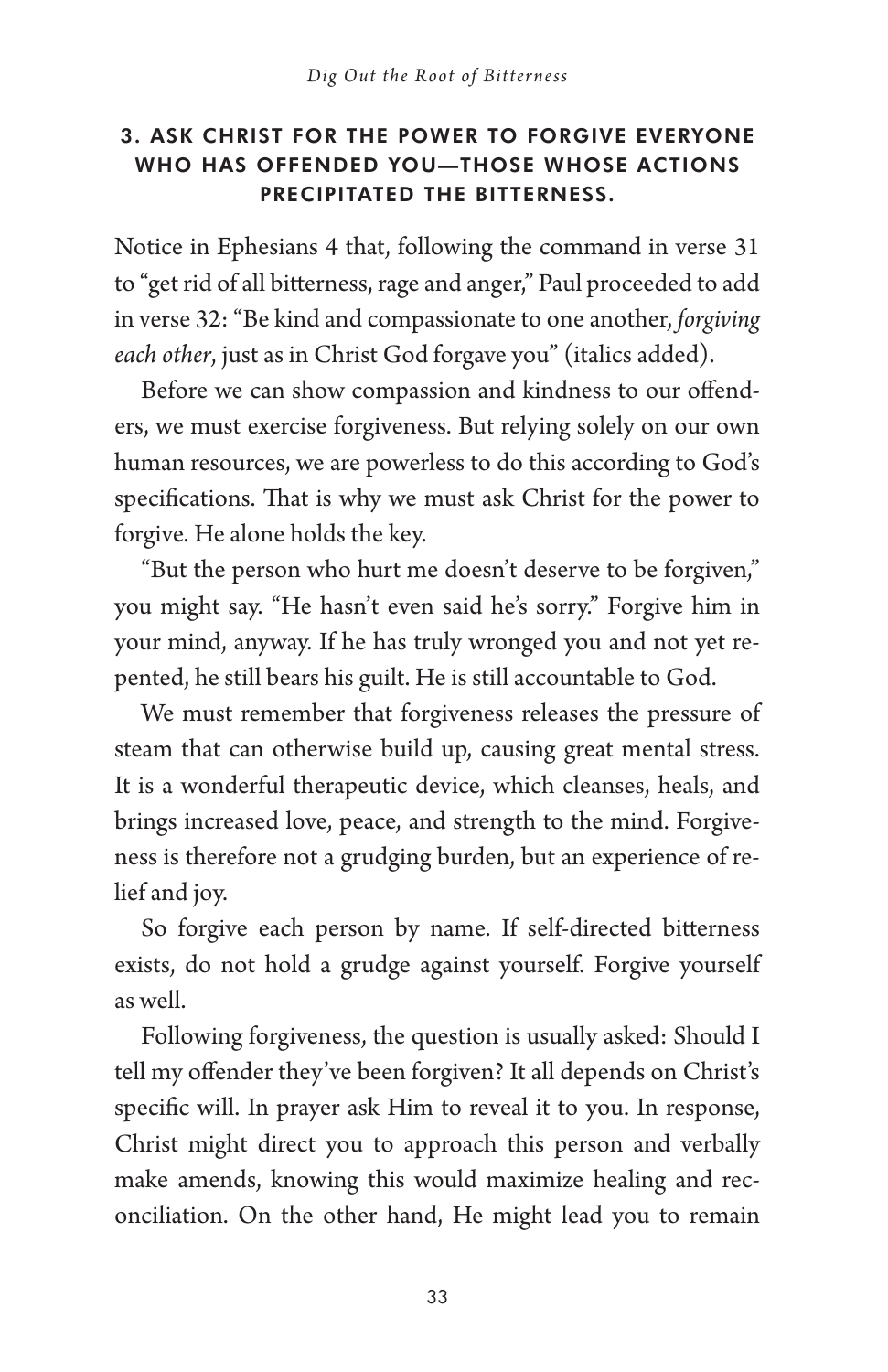silent, knowing that speaking up would do more harm than good. Whatever direction you receive, trust that it will serve the greatest good.

#### 4. ASK CHRIST TO HEAL YOU OF ALL THE BITTERNESS HELD TOWARD OTHERS, GOD, OR YOURSELF FROM YOUR PAST AND PRESENT.

Allow Him to dig up all of the bitterness that has perhaps been growing and entangling your life like a root for years. The entire "bitter root" must be removed, if complete healing is to occur. Only Christ can remove all of your bitterness—past and present—and give you a new attitude and outlook.

Confession, acceptance, forgiveness, and healing—obviously, those are simple steps. But used by the Spirit of God, they are power-packed! For years I have led many individuals, married couples, and groups through those four steps in prayer, which often resulted in remarkable transformations of minds and relationships. Sometimes during prayer, people discover an immediate and total release from bitterness. They describe a newfound freedom from bondage—something that had bound them for days, months, or years.

Such was the experience of several people already mentioned, including Ben. After asking God to release him from the bitterness he held toward his parents, God, and himself, Ben sensed an immediate release from his bondage. Before long, his vengeful feelings and acts leveled at his parents gave way to a new compassion for them. Ben began to see his father in a new light, which compelled him to open up lines of communication with him.

Along with this, Ben stopped reacting bitterly against God and began to build a new image of and relationship with Him. Instead of viewing Christ as an oppressive tyrant, he began to see Him as a trusted Friend.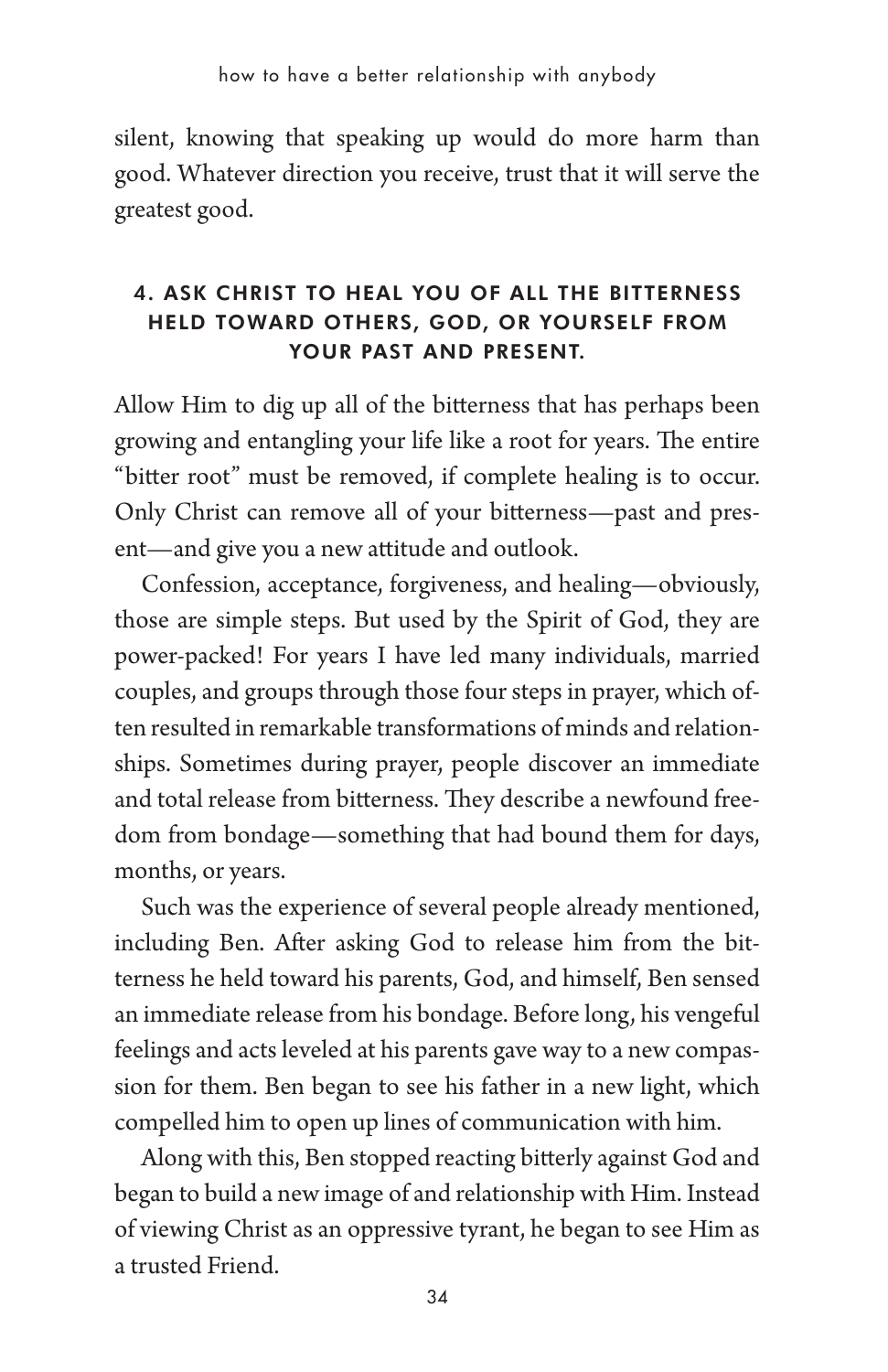As a result of being healed of self-directed bitterness, Ben no longer sought revenge against himself. No longer did he set himself up for personal failure. Rather, he pursued godly selfacceptance (as described in chapter 1), replacing the self-directed harshness with self-directed kindness.

Although the feeling of release is immediate for some, others may require more time. Some people may need days or weeks before they can acknowledge all of the names of those toward whom they hold bitterness. In such cases, they must undergo the four steps more than once.

Whether the release is immediate or slow in coming, I have great confidence in God's response to the honest prayer for healing. Surely, God "heals the brokenhearted and binds up their wounds" (Ps. 147:3).

Following your prayer and Christ's response of healing, be on guard against temptations to pick up the bitterness again. To prevent this, deal quickly and wisely with your anger. Paul stressed this when he wrote "Do not let the sun go down while you are still angry" (Eph. 4:26). Remember that unresolved anger, whether righteous or unrighteous, can turn into bitterness. Then over time you will cultivate an accepting, forgiving spirit that will help prevent you from becoming embittered by the pains of this world.

Periodically throughout this book, bitterness will be examined. If at any point you identify a bitter root in your life, be sure to undergo the four described steps. As you do so, your mind and your relationships will be healed.